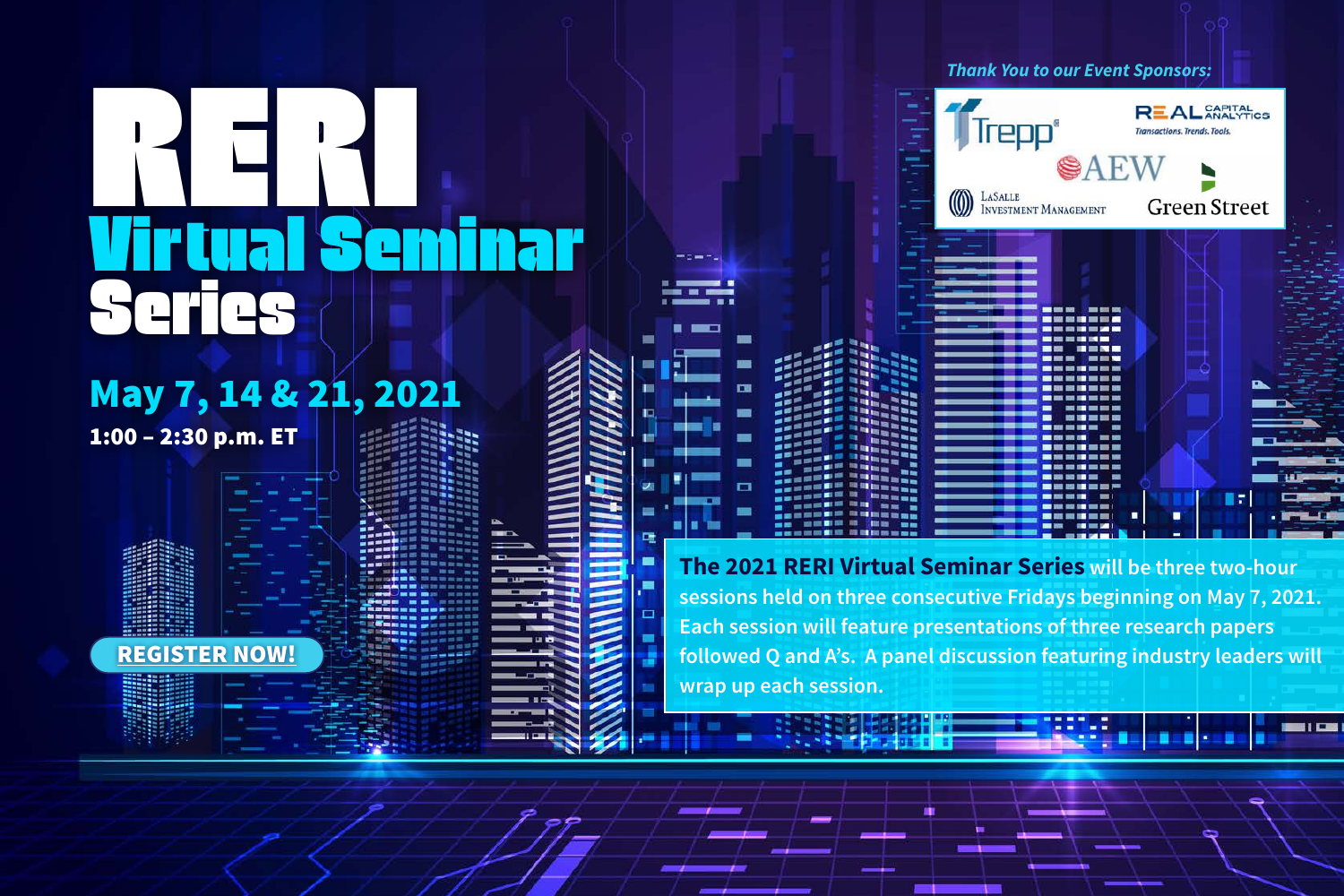# May 7, 14 & 21, 2021 1:00 – 2:30 p.m. ET

# SESSION 1 - May 7 INSTITUTIONAL PORTFOLIO ANALYSIS

# **Does Size Matter: Institutional Investors and Commercial Real Estate**

Œ

### AUTHORS:

**Dragana Cvijanovic,** *University of Warwick* **Stanimira Milcheva,** *University College London* **Alexander van de Minne,** *University of Connecticut*

## MENTORS:

**Jacob Sagi, Liang Peng, Jim Clayton**

# **Are the Gateway Markets Overpriced?**

### AUTHOR:

**Joseph Pagliari,** *University of Chicago*

# MENTORS:

**Ed Pierzak, Andy McCulloch, Youguo Liang**

# **Real Estate Portfolio Diversification across U.S. Gateway and Non-Gateway Markets**

AUTHORS: **Martin Hoesli Louis Johner**

# MENTORS:

**Greg MacKinnon**, **Martha Peyton**

### DISCUSSION:

**Charlie Wurtzebach and Mary Ludgin, PREA's 2019 Graaskamp Award winner**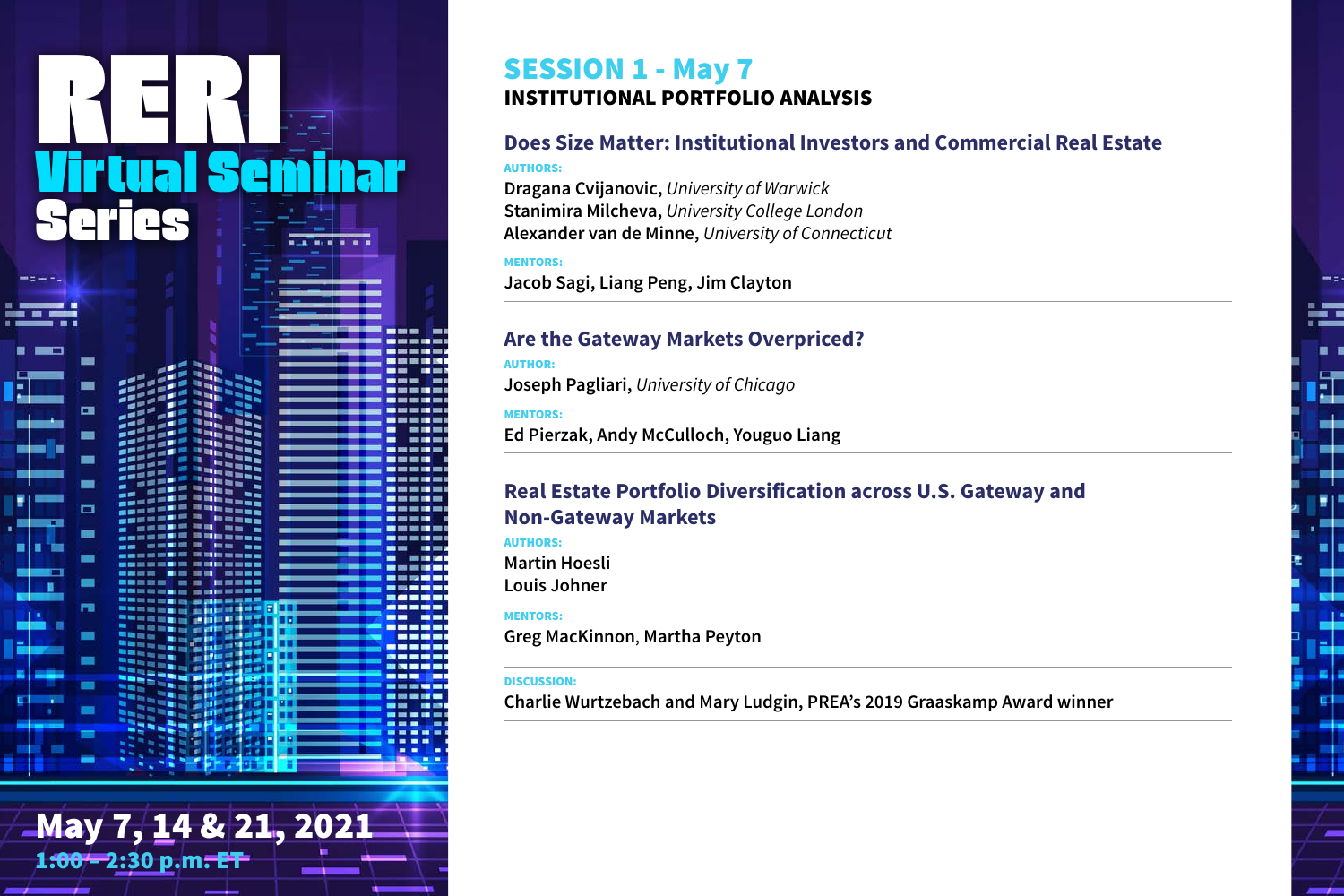# May 7, 14 & 21, 2021 1:00 – 2:30 p.m. ET

# SESSION 2 - May 14

# CLIMATE, ENVIRONMENTAL AND URBAN ANALYSIS

# **Climate Risk and Mortgage Delinquency**

### AUTHORS:

**Rogier Holtermans,** *University of Guelph* **Matthew E. Kahn,** *Johns Hopkins University* **Nils Kok,** *Maastricht University*

## MENTORS:

**Mary Ludgin, Matt Anderson, Brent Ambrose**

# **Dis-Aggregating Urban Location and Commercial Real Estate Risk**

Ē.

### AUTHORS:

**Jeremy Gabe,** *University of Auckland* **Spenser Robinson,** *Central Michigan University* **Andy Krause,** *University of Washington* **Andrew Sanderford,** *University of Arizona*

### MENTORS:

**Elaine Worzala**, **Mark Eppli**

# **Underwriting Green Mortgage Backed Securities: Costs and Benefits**

### AUTHORS:

**Ais Devine,** *York University* **Meagan McCollum,** *University of Tulsa*

### MENTORS:

**Nils Kok, Matt Anderson**

### PANEL DISCUSSION:

**Deb Cloutier,** *RE Tech Advisors* **Jennifer McConkey,** *Principal Real Estate*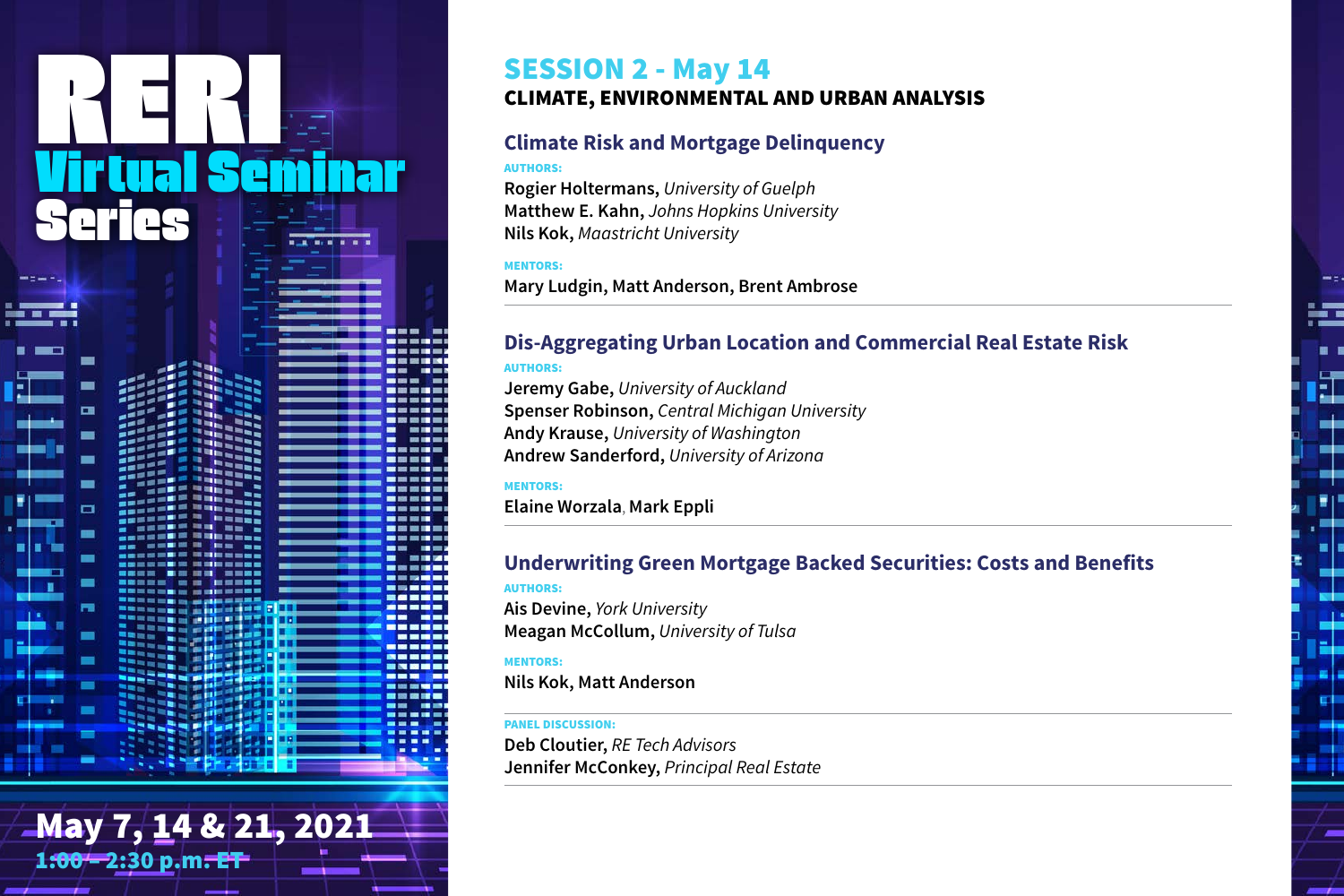# May 7, 14 & 21, 2021 1:00 – 2:30 p.m. ET

# SESSION 3 - May 21 MICRO/BEHAVIORAL ISSUES

# **Local Information Diffusion and Commercial Real Estate Returns: Understanding the Productivity of a Firm's Asset Base**

### AUTHORS:

**David C. Ling,** *University of Florida* **Chongyu Wang,** *Concordia University* **Tingyu Zhou,** *Florida State Universit*y

# MENTORS:

**Andy McCulloch, Jim Clayton, Greg MacKinnon**

# **Conflicts of Interest in Commercial Real Estate Brokerage**

# AUTHORS:

**Diet Eichholtz,** *Maastricht University* **Rogier Holtermans,** *University of Guelph* **Paulo Rodrigues,** *Maastricht University*

## MENTORS:

**Abdullah Yavas, Jacob Sagi**

# **The Imitation Game: How Encouraging Renegotiation Makes Good Business Borrowers Bad**

訌

### AUTHORS:

**Sean J. Flynn, Jr.,** *Tulane University* **Andra Ghent,** *University of NC-Chapel Hill* **Alexei Tchistyi,** *University of Illinois-Urban*a

## MENTORS:

# **Matt Anderson, Tim Riddiough**

### PANEL DISCUSSION:

**Paul Fiorilla,** *Yardi Matrix* **David Gilbert,** *Clarion Partners* **Derek Lopez,** *GEM Realty Capital, Inc.*

## CO-MODERATORS:

**Bob White,** *Real Capital Analytics* and **Jacques Gordon,** *LaSalle Investment Management*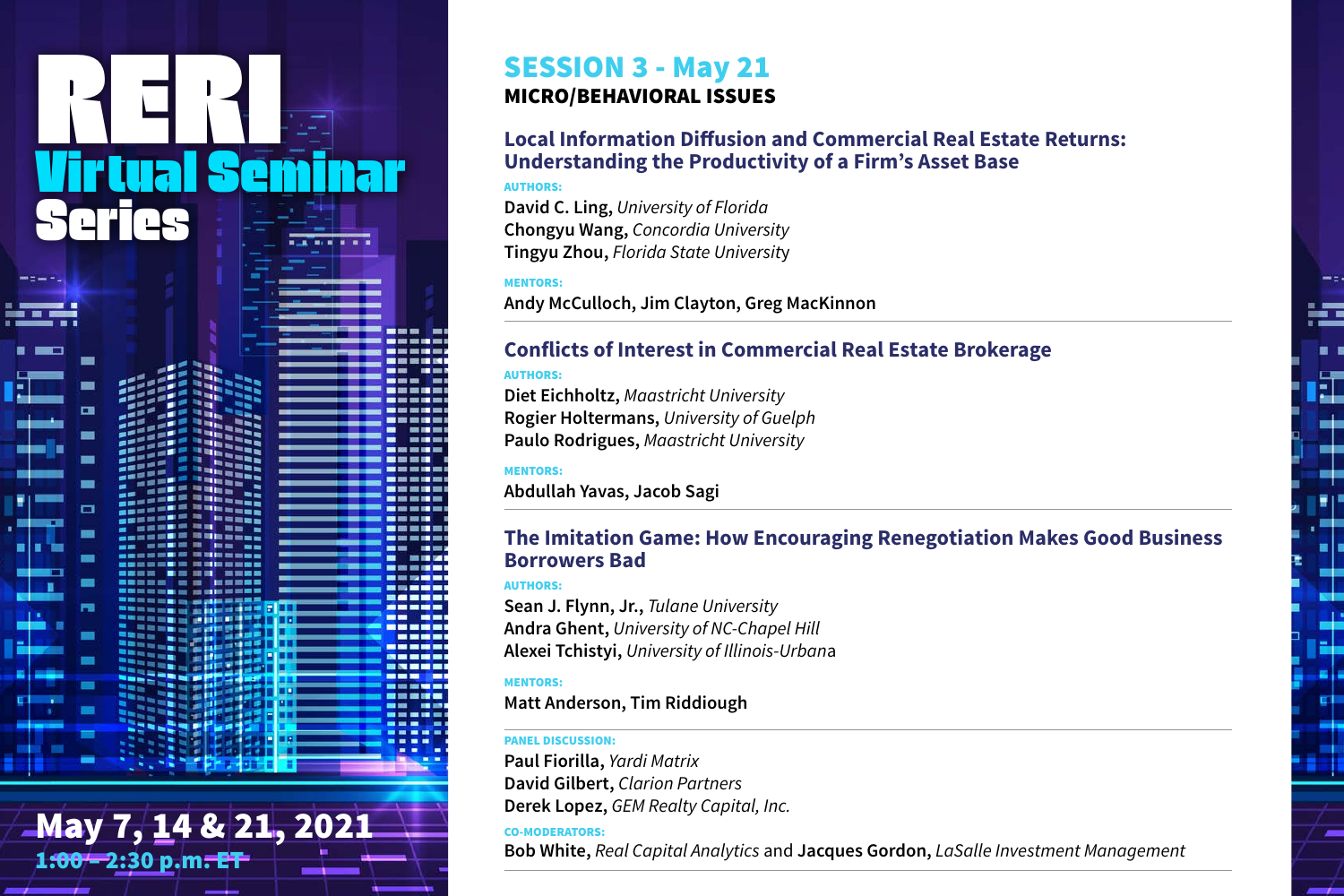# May 7, 14 & 21, 2021 1:00 – 2:30 p.m. ET

# 2020 – 2021 RERI Board of Directors

**Mauricio Rodriguez** – **PRESIDENT** *Chair, Professor of Finance and Real Estate* Texas Christian University

**Dr. Thomas Arnold** – **TREASURER** *Senior Advisor* McKinsey & Company

**Mark J. Eppli** *Director, James A. Graaskamp Center for Real Estate* University of Wisconsin-Madison

**Gail Haynes** *President* Pension Real Estate Association

**David Ling** *MSRE Program Director & McGurn Professor of Real Estate* University of Florida

**Andrew McCulloch** *Managing Director* Green Street Advisors

**Mark Obrinsky** *SVP President of Research and Chief Economist* National Multifamily Housing Council (NMHC)

÷

Ē.

 $\pm$ 

**Martha Peyton** *Managing Director- Applied Research* Aegon Real Estate

**Charles Wurtzebach** *Chairman, Department of Real Estate*

Douglas and Cynthia Crocker Director of The Real Estate Center DePaul University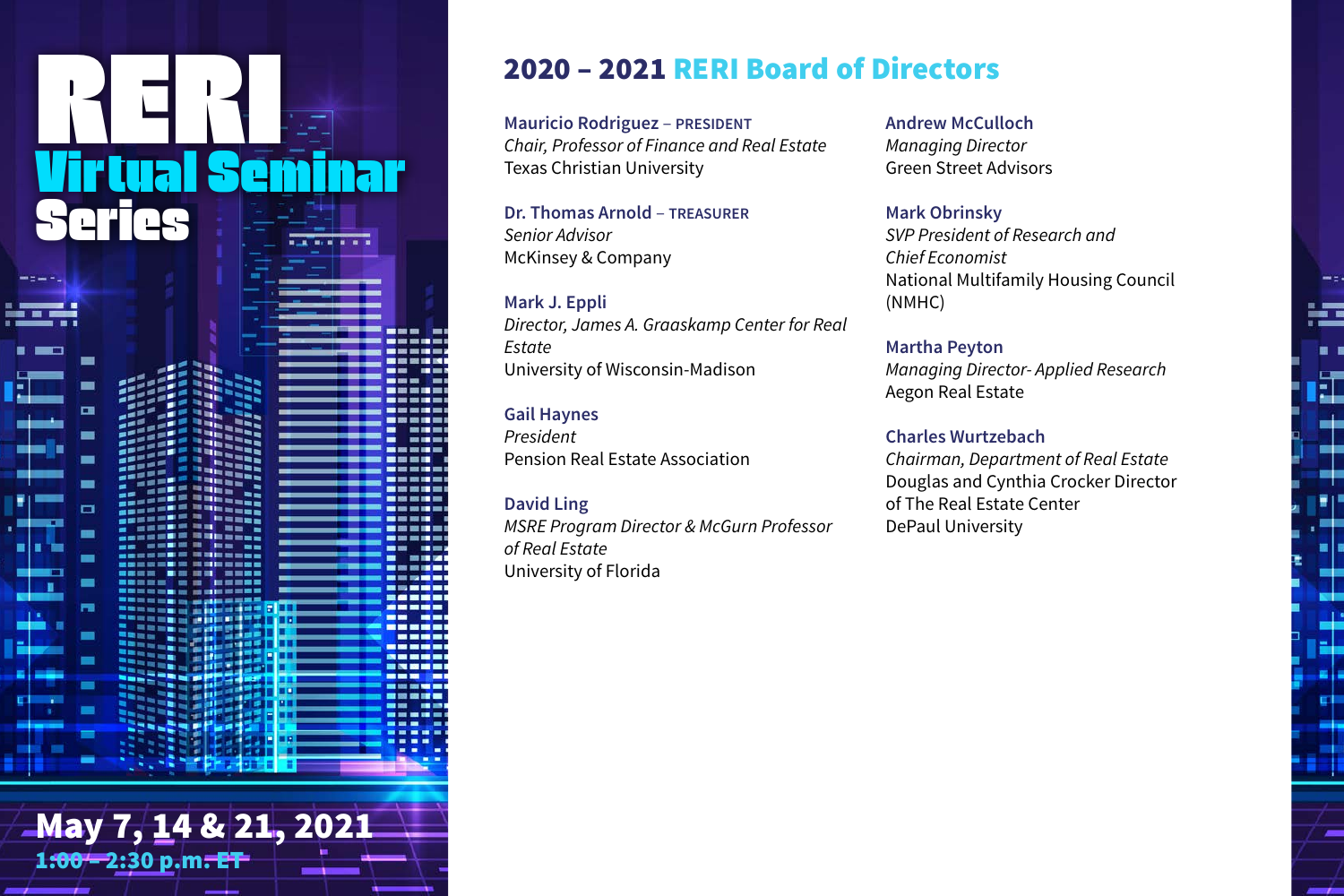# $\mathbf{May 7, 14. }$   $\mathbf{21, 2021}$   $\mathbf{1}$   $\mathbf{1}$   $\mathbf{1}$   $\mathbf{1}$   $\mathbf{1}$   $\mathbf{1}$   $\mathbf{1}$   $\mathbf{1}$   $\mathbf{1}$   $\mathbf{1}$   $\mathbf{1}$   $\mathbf{1}$   $\mathbf{1}$   $\mathbf{1}$   $\mathbf{1}$   $\mathbf{1}$   $\mathbf{1}$   $\mathbf{1}$   $\mathbf{1}$   $\mathbf{1}$   $\mathbf{1}$  1:00 – 2:30 p.m. ET

# 2020 – 2021 Advisory Board

**Michael Acton** *Director of Research* AEW Capital Management, LP

**Brent Ambrose** *Professor of Real Estate* Jeffrey L. & Cindy M. King Fellow in Business Pennsylvania State University

**Matthew Anderson** *Managing Director* Trepp LLC

**Timothy Bellman** *Managing Director-Head of Global Research* Invesco Real Estate

**Shaun Bond** *Frank Finn Chair in Finance* The University of Queensland

**Susanne A. Cannon** *Professor Emeritus* DePaul University

**Tony Ciochetti** *Elmo James Burke Jr. Chair in Real Estate Finance and Development Executive Director* University of Texas at San Antonio

**Jim Clayton** *Professor & Timothy R. Price Chair* York University

**Philip Conner** *Managing Director, Research & Analytics* Barings Real Estate

**Yongheng Deng** *Professor Real Estate and Urban Economics* University of Wisconsin-Madison

**Jeffrey Fisher** *President* Homer Hoyt Institute

**Andy Florance** *Founder, Director, President & CEO* CoStar Group Inc.

**Dean Gatzlaff** *Chair and Mark C. Bane Professor* Florida State University

**David Geltner** *Associate Director of Research* MIT Center for Real Estate

**Andra Ghent** *Associate Professor* University of North Carolina

**Jacques Gordon** *Global Strategist* LaSalle Asset Management

**Jun Han** *Managing Director* TIAA-CREF Financial Services for the Greater Good

**Charles W. Harry Jr.** *Research Director* National Investment Center for Senior Housing & Care Industry (NIC)

**William Hughes** *Executive Director of Applied Research* Bergstrom Real Estate Center University of Florida

**Alexander Jaffe** *Director* Altus Group

**Indraneel Karlekar** *Senior Managing Director Global Research & Strategy* Principal Real Estate Investors

**James Kelleher** *Director of Research & Senior Analyst* Argus Research Company

E

. .

Œ

 $\pm$ د به m

ي ل

ی زیر œ۳ a ka ٣.

**Nils Kok** *Associate Professor* Maastricht University

**Keven Lindemann** *Director Real Estate Group* S&P Global

**Peng Liu** *Associate Professor in Real Estate and Finance* Cornell University

**Mary Ludgin** *Managing Director & Director of Investment Research* Heitman

**Greg MacKinnon** *Director of Research* PREA

**Will McIntosh** *Global Head of Research* USAA Real Estate Company

**Paul Mouchakkaa** *Managing Partner*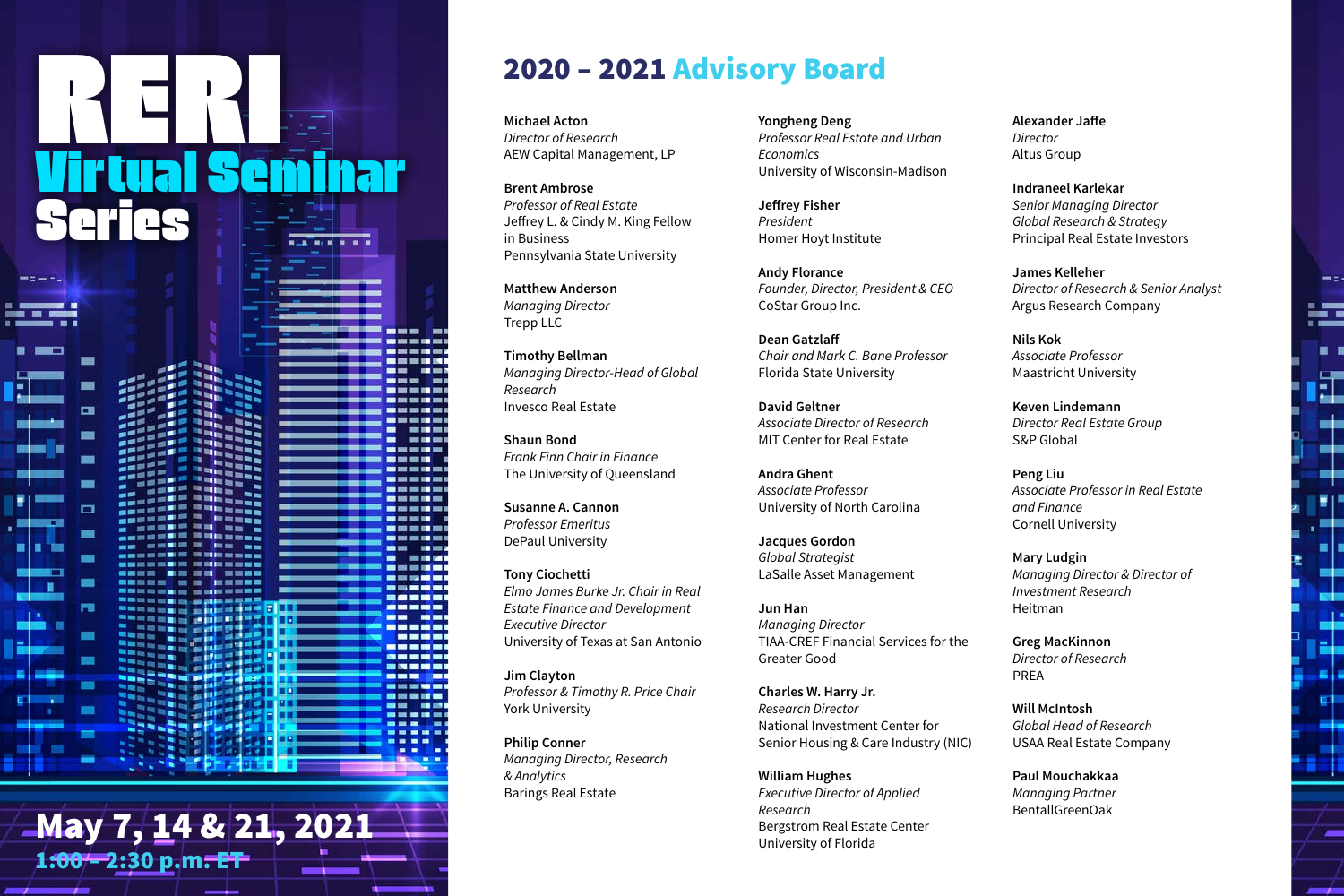# May 7, 14 & 21, 2021

1:00 – 2:30 p.m. ET

# 2020 – 2021 Advisory Board *(Continued)*

**Joseph Pagliari** *Clinical Professor of Real Estate* University of Chicago

**Jay Parsons** *Director of Analytics & Forecasts* MPF Research RealPage Inc.

**Liang Peng** *Associate Professor of Risk Management* Pennsylvania State University

**Edward Pierzak** *Director of The Corky McMillin Center for Real Estate* San Diego State University

**Gary Pivo** *Professor* Real Estate Development Urban Planning University of Arizona

**Douglas Poutasse** *EVP - Head of Strategy and Research* BentallGreenOak

**Tim Riddiough** *Professor & E.J. Plesko Chair* Center for Real Estate University of Wisconsin-Madison

**Mark Roberts** *Executive Director* University of Texas at Austin

**Will Robson** *Managing Director* Head of Real Estate Applied Research **MSCI** 

**Jacob Sagi** *Professor of Finance & Wood Center in Real Estate Distinguished Scholar* University of North Carolina

**James Shilling** *George L. Ruff Endowed Chair in Real Estate Studies* DePaul University

**Eva Steiner** *Associate Professor of Real Estate* Smeal College of Business Pennsylvania State University

**Tim Wang** *Director & Head of Investment Research* Clarion Partners

**Kevin White** *Director- Head of Investment Strategy* Deutsche Asset Management

E

Œ

 $\pm$ œ۱ -

ي ل

د زه داده - 1 ٣.

**Robert White Jr.** *President & Founder* Real Capital Analytics

**John Worth** *EVP* NAREIT

**Elaine Worzala** *Professor of Real Estate, Chair of the Center for Real Estate and Urban Analysis* George Washington University

**Abdullah Yavas** *UW Real Estate Program Distinguished Professor* University of Wisconsin-Madison